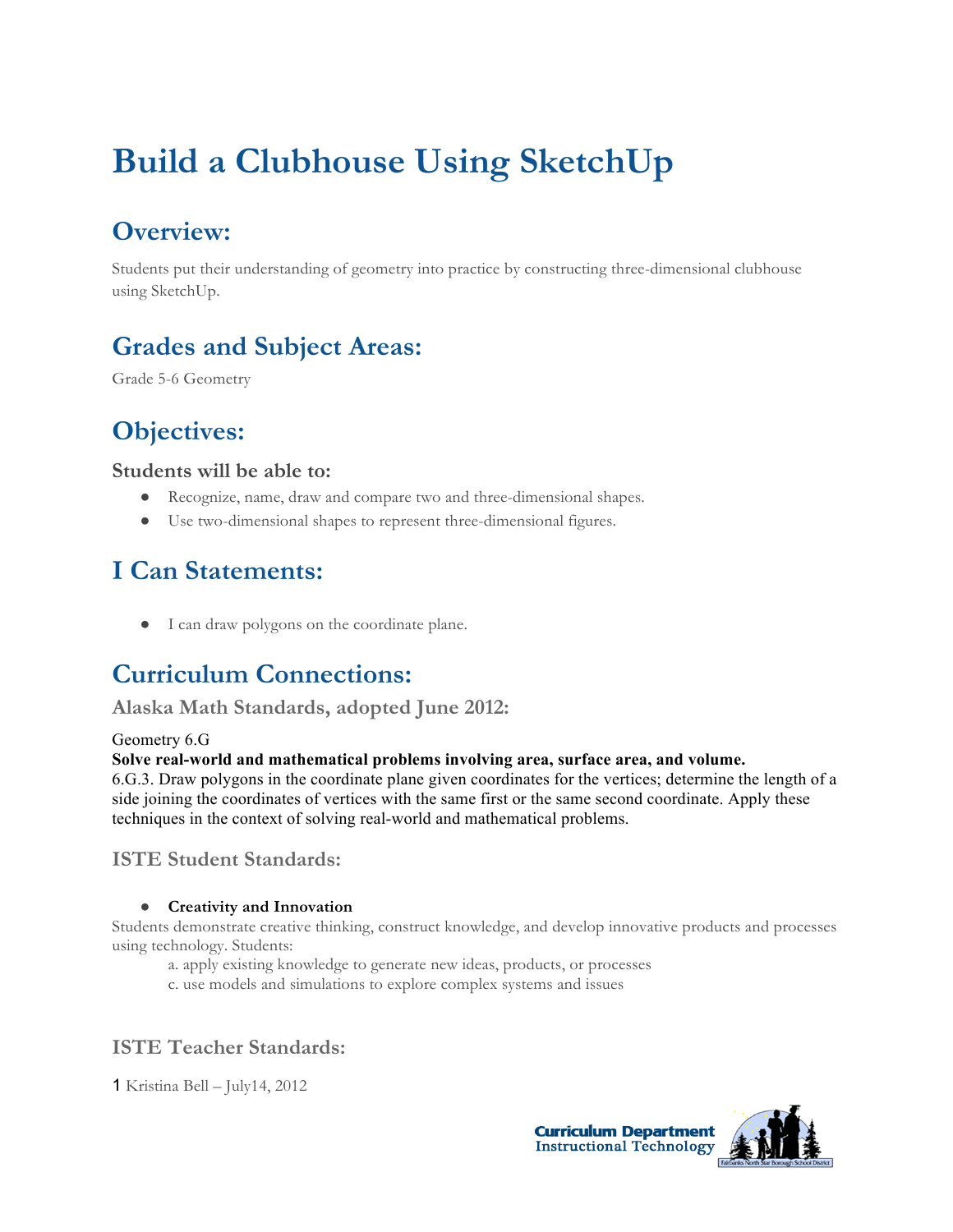#### ● **Facilitate and Inspire Student Learning and Creativity**

Teachers use their knowledge of subject matter, teaching and learning, and technology to facilitate experiences that advance student learning, creativity, and innovation in both face-to-face and virtual environments. Teachers:

a. promote, support, and model creative and innovative thinking and inventiveness

# **Technology Integration:**

#### **Hardware and Software Needs**

SketchUp software (located in a Google folder in the applications folder).

#### **Tips and tricks**

- Teach this introductory SketchUp lesson while teaching geometry in math.
- Watch video tutorials prior to teaching students.

## **Resources:**

#### **Handouts or Downloads**

**• SketchUp 8 Quick Reference Handout**

http://dl.google.com/sketchup/gsu8/docs/en/SketchUp8RefcardMac.pdf

#### **Links to teaching resources**

● http://www.youtube.com/education

#### **Web resources**

**Video Tutorials** 

- **http://www.youtube.com/watch?v=gsfH\_cyXa1o**
- **http://sketchup.google.com/tutorials.html**

# **Lesson Directions**

### **Prep Time:**

2 Kristina Bell – July14, 2012



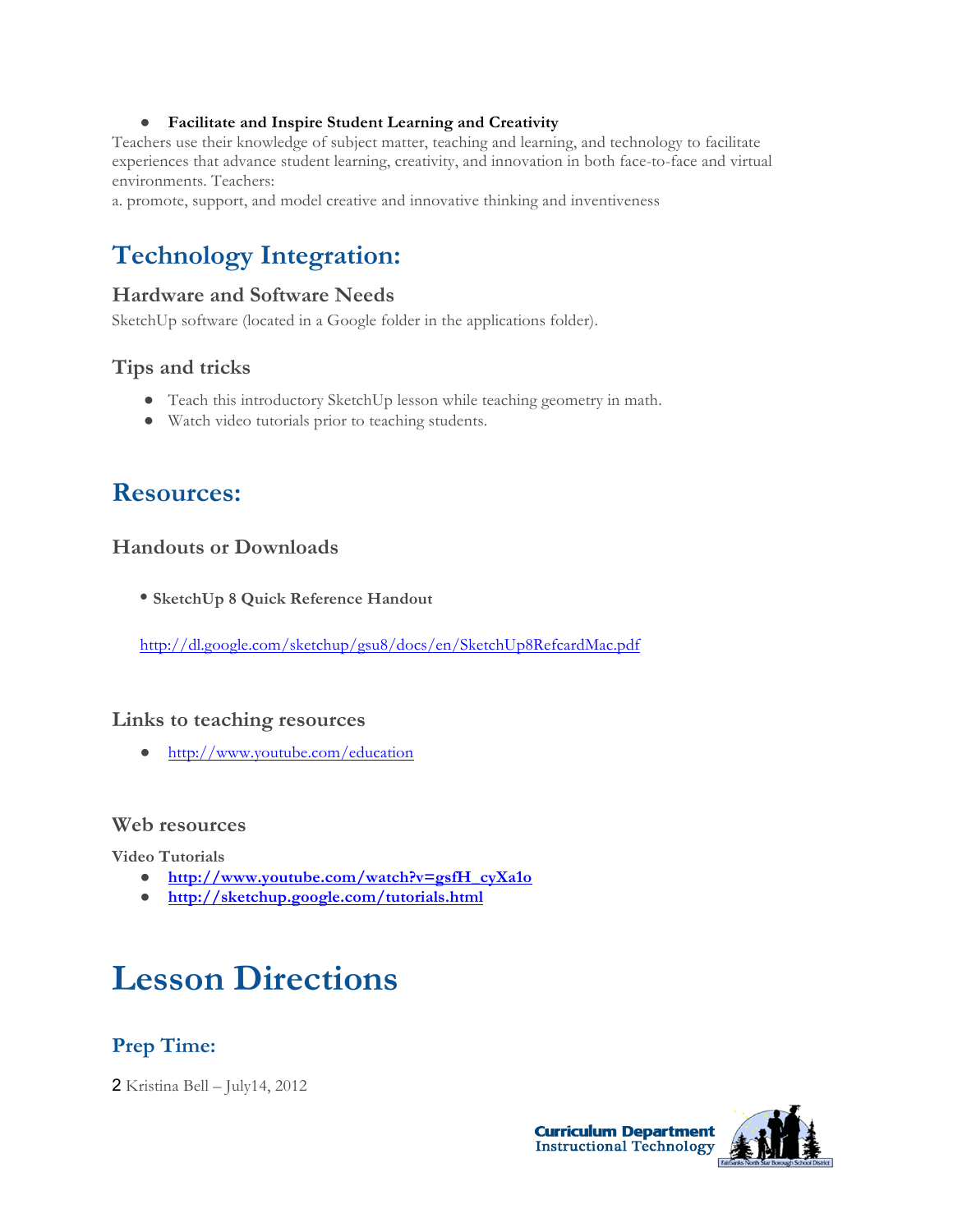- Familiarize yourself with SketchUp by completing the lesson.
- Photocopy technology task card (written directions).
- Plan for student access by rechecking lab (or laptop cart) for updated version of SketchUp and connectivity.

### **Prior to Lesson:**

Teacher Prep:

● Download Quick Reference Handout. Delete the names of each tool to create a handout for students to complete.

Student Prep:

• Review geometry vocabulary

### **Time Needed for Lesson:**

 $\bullet$  60 minutes

#### **Directions:**

● Introduce project. Students are to design their own clubhouse which must include the following elements:

A doorway, two windows, a column, swimming pool, a pet, and landscaping.

- Show introductory video. http://www.youtube.com/user/SketchUpVideo?feature=watch
- Students open SketchUp and select **Choose Templates** then **Simple Template – Feet and Inches**. They roll over each tool in the tool bar and fill in the name on their handout reference sheet. Review.
- Explain the three axes. Students will be working between the green and red axes. Do you mean axis?
- Introduce four of the most important tools: select, pan, orbit and undo (command z). Demonstrate. Allow students to experiment with this tool.

*The following steps are written for students and can be copied as a separate handout.* 

- Click on Susan (the figure in the program) and delete.
- Make a rectangle. Click on the rectangle tool. Click, drag, and click. Save and name your project.
- Turn the rectangle into a rectangular prism. Raise the roof. Click on the push/pull tool. Click on rectangle, drag up and click.
- Find the midline of the roof. Click on the line tool (the pencil). Drag along roofline until a blue target pops up. Click. Drag across roof to the other side until the blue target pops up. Click.
- Create a peak in the roof. Click on the move button. Click on the ridgeline and raise roof to desired height.

3 Kristina Bell – July14, 2012